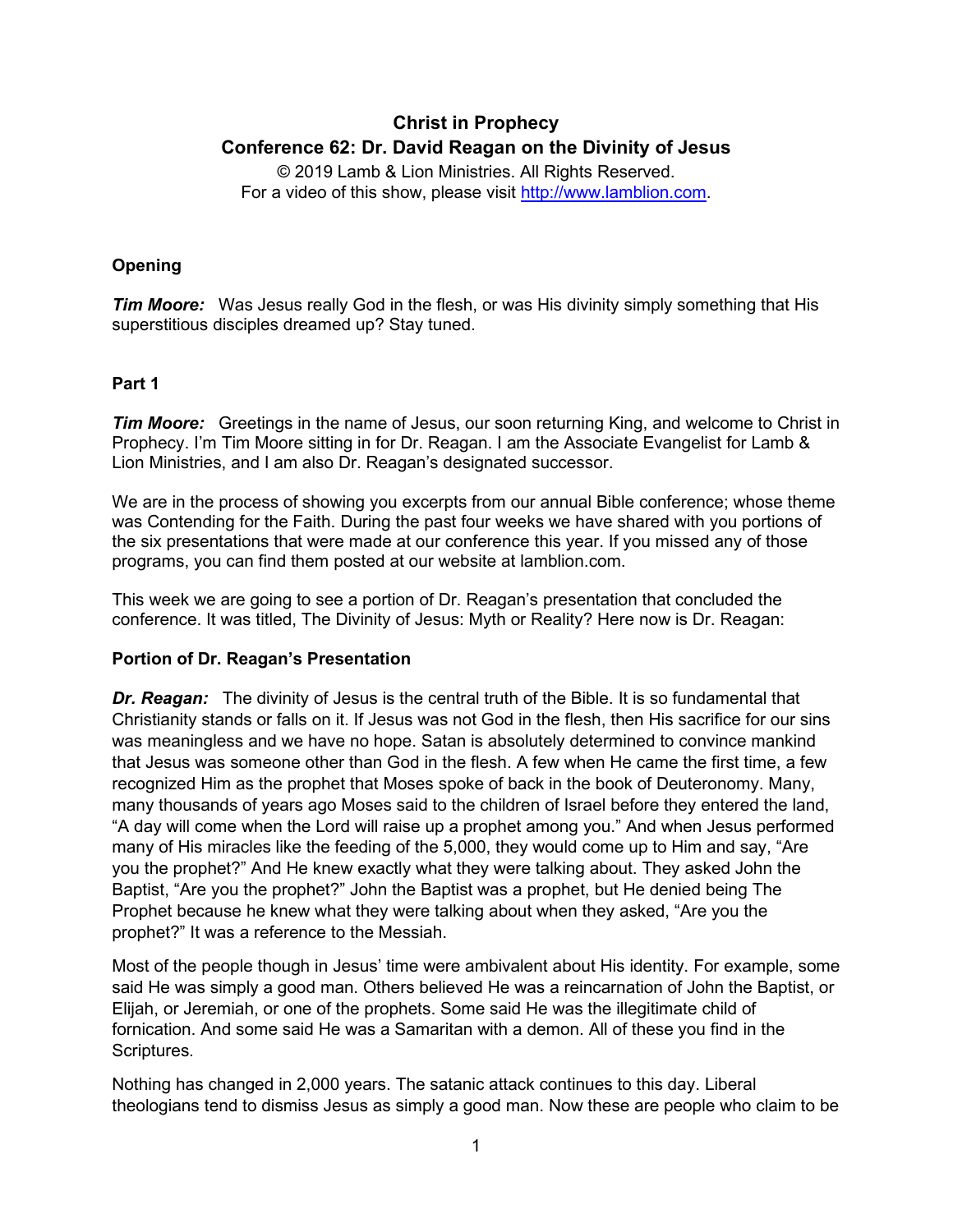Christians. They say, "Well, He's just a good man. But He certainly was a person who was not God in the flesh. And if He thought that he was deceived." The greatest apologist of the  $20<sup>th</sup>$ Century, the greatest defender of the faith was this man, C.S. Lewis who didn't become a Christian until he was in his 30's. In his book "Mere Christianity" he dealt decisively with this issue of saying, "Well, Jesus, yes, was a great man, a good man, but that's all He was." Here is what he wrote, he said, "A man, who was merely a man and said the sort of things Jesus said would not be a great moral teacher. No, he would either be a lunatic on the level with a man who says he is a poached egg, or else he would be the Devil of Hell. You must make your choice. Either this man was, and is, the Son of God; or else a madman or something else. You can shut Him up for a fool, you can spit at Him and kill Him as a demon; or you can fall at His feet and call Him Lord and God. But let us not come with any patronizing nonsense about His being a great human teacher. He has not left that open to us. He did not intend to."

All Christian cults today as Eric just pointed out, all of them deny His supreme divinity. The Mormons for example claim He was the brother of Lucifer, one of several thousand gods created by the super God. Modern day Hollywood has desecrated Jesus in movie, after movie, after movie.

This book, "The Jesus Mysteries" goes to the extreme of claiming that He is nothing but a myth, that He never really existed. Despite the fact that there are few persons in ancient history for which there is more written, and eyewitness accounts. The authors claim that Jesus was nothing but a figment of His disciples' imaginations. As we near the time of Jesus' return, the attacks on Him and His identity will intensify. Satan knows Bible prophecy; He can see the signs of the times that indicate that we are living in the season of the Lord's return. And as those signs intensify and have intensified Satan has launched an all our campaign to convince the world that Jesus is a fraud. Over and over he has done this. For example, he rallied a group of socalled New Testament scholars that Eric referred to who formed a discussion group known as The Jesus Seminar. This was their logo. And the reason that's their logo is because what they would do--now these are people, every one of these were seminary professors claiming to be Christians. And they would meet say once every three months. And what they would do is they would assign everybody in the seminar several chapters of the Gospels to read. Then they would come together three months later, and they would vote on every saying of Jesus in that assigned scripture. So, every verse was voted on. And they passed an offering plate, and if you believed that Jesus did not say it, you put a black bean in. If you believed He might have said it, you put a grey bean. If you think He probably said it, you put a pink bean. And if you think He said it, you put a red bean. And as a result of all that voting on every statement that Jesus made, they put out a book called, "The Five Gospels" in which they concluded that there are only 15 statements in the Gospels that Jesus actually said. They said, "Everything else His disciples made up." In the Lord's Prayer they said, "The only thing He said was 'Our Father Who Art in Heaven' and they made up the rest of the prayer." Now, these people are teaching in seminaries. These are people who claim to be Christians. And the reason the book is called, "The Five Gospels" is because they also concluded that the apocryphal Gospel of Thomas, which was completely rejected by the early church, they said it was the most reliable of all the Gospels, and it is a gnostic Gospel. So, they included it and said, "It should be included in the New Testament as one of the Gospels.

Actually, there is an irony in these attacks. For they are evidence that Jesus was really God in the flesh. Why else would Satan motivate such attacks? We don't see similar attacks on Mohammed, or Buddha, or Krishna. Nor do we hear their names being used as curse words. Why is it that worldwide the name of Jesus is used as a curse word? The only explanation I can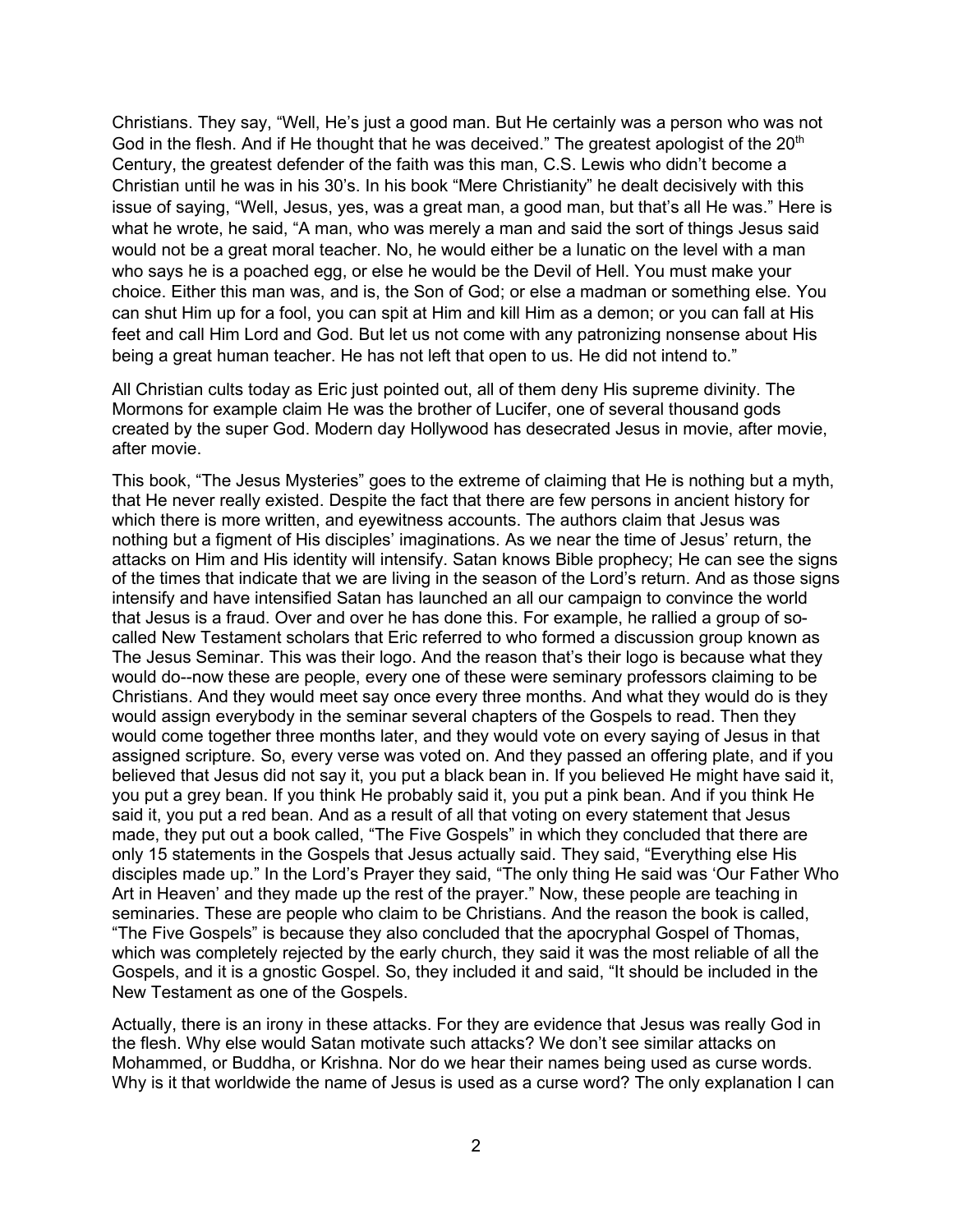think of is a supernatural one, namely, Satan is actively involved in motivating universal hatred of Jesus because he knows that Jesus was God in the flesh and is God in the flesh.

Now, concerning the biblical evidence of which the publication that you are going to receive. Look at that 18-wheeler, Jesus Christ is Lord not a swear word. But anyway, in the publication you're going to receive I'm going to give you extensive biblical evidence of the divinity of Jesus. And my conclusion is that with all this evidence in the Bible itself if there is a professing Christian who says they do not believe Jesus was God in the flesh, they simply do not believe that the Bible is the Word of God.

I will start with the witness of Bible prophecy itself, which almost every one of our speakers has mentioned and I have many verses I could use but I'm just going to use one, Isaiah 7:14, which says, "The Messiah will be Immanuel, which means God with us." God with us. Jesus was the Messiah. He claimed to be the Messiah. The Scripture say He was the Messiah. He therefore was God with us.

Then let's take a look at the witness of Trinity. A good example here can be found in 2 Corinthians 13:14 where it says "The grace of the Lord Jesus Christ, the love of God, and the fellowship of the Holy Spirit be with you." But you know there are many, many statements like that throughout the New Testament that are a witness of the Trinity itself.

And then there are the statements that Jesus Himself made about His divinity. He often referred to it in His statements. For example, in Luke 22:70 when the Sanhedrin Council asked Jesus point blank, point blank, "Are you the Son of God?" He responded, "Yes, I am." I don't know how that could be any clearer. And Jesus also claimed many Messianic titles which He applied to Himself, titles that were recognized by the Jewish people as being Messianic titles. The Messiah who would be God in the flesh. For example, He referred to Himself as: the Messiah, as the Son of Man, the Son of God, the Son of David, the King of the Jews, and the Prophet. All of these were Messianic titles that He applied to Himself.

For example, consider when He came into Jerusalem riding on a donkey and He pointed out that this was a fulfillment of Bible prophecy concerning the Messiah, the one who would be God in the flesh. Or consider Isaiah 61 where the Messiah, where Jesus was in the synagogue in Nazareth and He turned over to Isaiah 61 and began to read it. And He said in Isaiah 61 it says, "Today this Scripture has been fulfilled in your hearing." What did He read there? He read in Isaiah 61, "That He was the Messiah, being full of the Spirit, and had come to proclaim the favorable year of the Lord. And then He adds, "Today this Scripture has been fulfilled in your hearing." That is a claim of divinity on the part of Jesus.

Further Jesus claimed to have a very unique relationship with God the Father, as when He said in John 8:19, "If you knew Me, you would know the Father also." Or again in John 12:45, "He who beholds Me, beholds the One who sent me." How in the world can you get around that? Jesus is claiming to be God in the flesh. Jesus further witnessed His deity by forgiving people of their sins; only God can do that. The Pharisees recognized that when He forgave people of their sins, they in fact said to Him, "Who do you think you are? God?" "Well, yes."

And He also did so by performing a host of miracles. And the people themselves recognized that these miracles were such that they could only be performed by God. Another biblical source of His divinity is the testimony of angels and demons. Yes, angels and demons. For example, when the angel Gabriel appeared to Mary to tell her that she would be the mother of the Messiah he said to her in Luke chapter 1, "He will be called the Son of the Most High." That means He would be divine. And when Jesus confronted demon possessed people like the Gadarenes demoniac, one of the demons within that man cried out and said, "What do I have to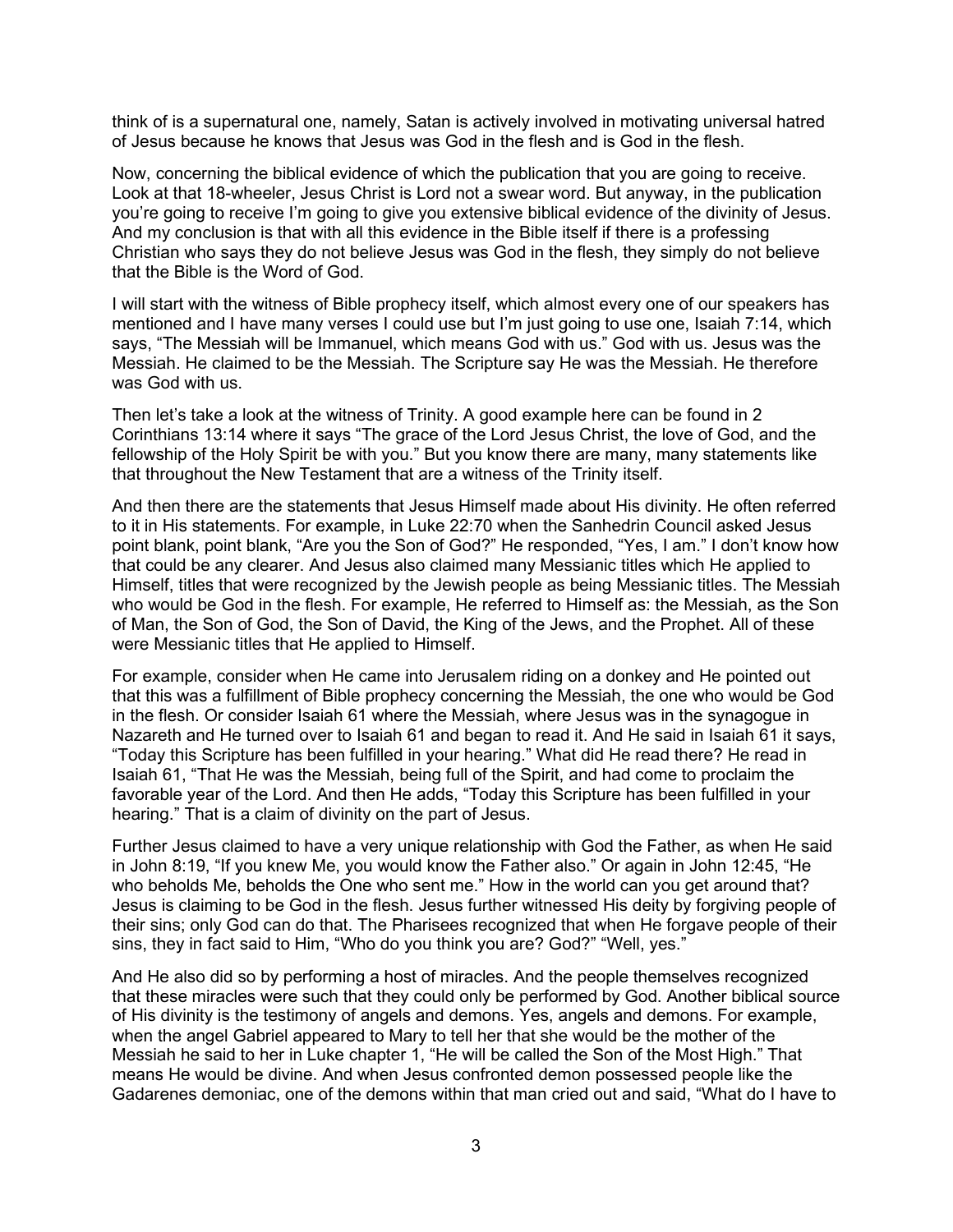do with you, Jesus, the Son of the Most High?" Often the demons that He would confront, the demons would confess Him as being the Son of God.

And then there is the witness of the apostles themselves, in verse, after verse, after verse, the apostles Peter, John and Paul affirmed the divinity of Jesus. Here's an example Matthew 16:16, Peter's saying, "You are the Messiah, the Son of the Living God," the confession he made there of Jesus' divinity. And then there was Thomas, doubting Thomas who encountered Jesus after His resurrection and he fell on his knees and he cried out, "My Lord, and my God." And Jesus did not rebuke him for saying that.

Whoever wrote the book of Hebrews, whoever that was, affirmed the divinity of Jesus over and over from the beginning of the book until the end of the book. For example, in Hebrew 1:3 the very opening of the book he says, "He, Jesus, is the radiance of God's glory and the exact representation of His nature." Nor should we overlook the many biblical characters who proclaimed the deity of Jesus based on their interaction with Him. People like Simon and Anna; when Jesus was brought to the temple to be dedicated they immediately recognized Him as being the gift of God to the world, of God in the flesh, and they picked Him up and thanked God for letting them live long enough to see the Messiah come.

And then there were people like the magi who came from Persia to honor Him shortly after His birth. There was John the Baptist who proclaimed Him to be the Lamb of God. There was the Centurion at the cross who said, "He must have been the Son of God." And finally, there is the direct testimony of God Almighty Himself, of Yahweh. For example, at the baptism of Jesus there was a voice from heaven that came and said, "This is my beloved Son in whom I am well pleased." And this testimony was of course repeated by God the Father to the Apostles who were there at the time of the transfiguration of Jesus when He showed them the glory that He had left behind in Heaven, and the glory that He would one day reclaim. As you can see from this voluminous, voluminous biblical evidence, and I've only just touched the hem of it. The divinity of Jesus is not some Johnny-come-lately concept that was invented by a group of first century superstitious peasants who desired to make a God of a man; that is the usual theme in all of these books that are written by so called Christian theologians. Well, these were just ignorant fishermen, they weren't educated, and they just simply decided long after Jesus died that they would just make Him into a God. That's nonsense. The divinity of Jesus was foretold in Hebrew prophecy. It was affirmed in the life teaching and miracles of Jesus. It was confirmed by God the Father Himself. One would have to deny the Bible as the Word of God in order to deny the divinity of Jesus. And that brings us to a very real problem.

And the problem is this: All the biblical evidence that I have just presented to you carries little, or no weight at all with non-believers because they do not accept the Bible as the Word of God. And so, there is one more form of evidence that I think needs to be mentioned. This is the evidence for the non-believer. I have in mind the millions of lives that have been radically transformed over the past 2,000 years as a result of people placing their faith in Jesus as their Lord and Savior. We just saw a walking, living example of it in Eric Barger. I've got pictures of him when he was a spaced-out drug, high on drugs, playing a guitar in a rock band. I have pictures of that. I tell you God took that man and his wife and completely turned them around 180 degrees when they met the living Jesus who is God in the flesh. And that is the example we need to refer to.

When I think of examples of people radically transformed by Jesus, radically the first one of course is one that you would probably think of too, the very first one that popped into my mind and that was John Newton. He was born in London and at the age of 19 he was shanghaied, put on a ship where he became involved in the horrific, but very lucrative slave trade that delivered Africans to England. In 1748 while he was serving as the captain of a slave ship, he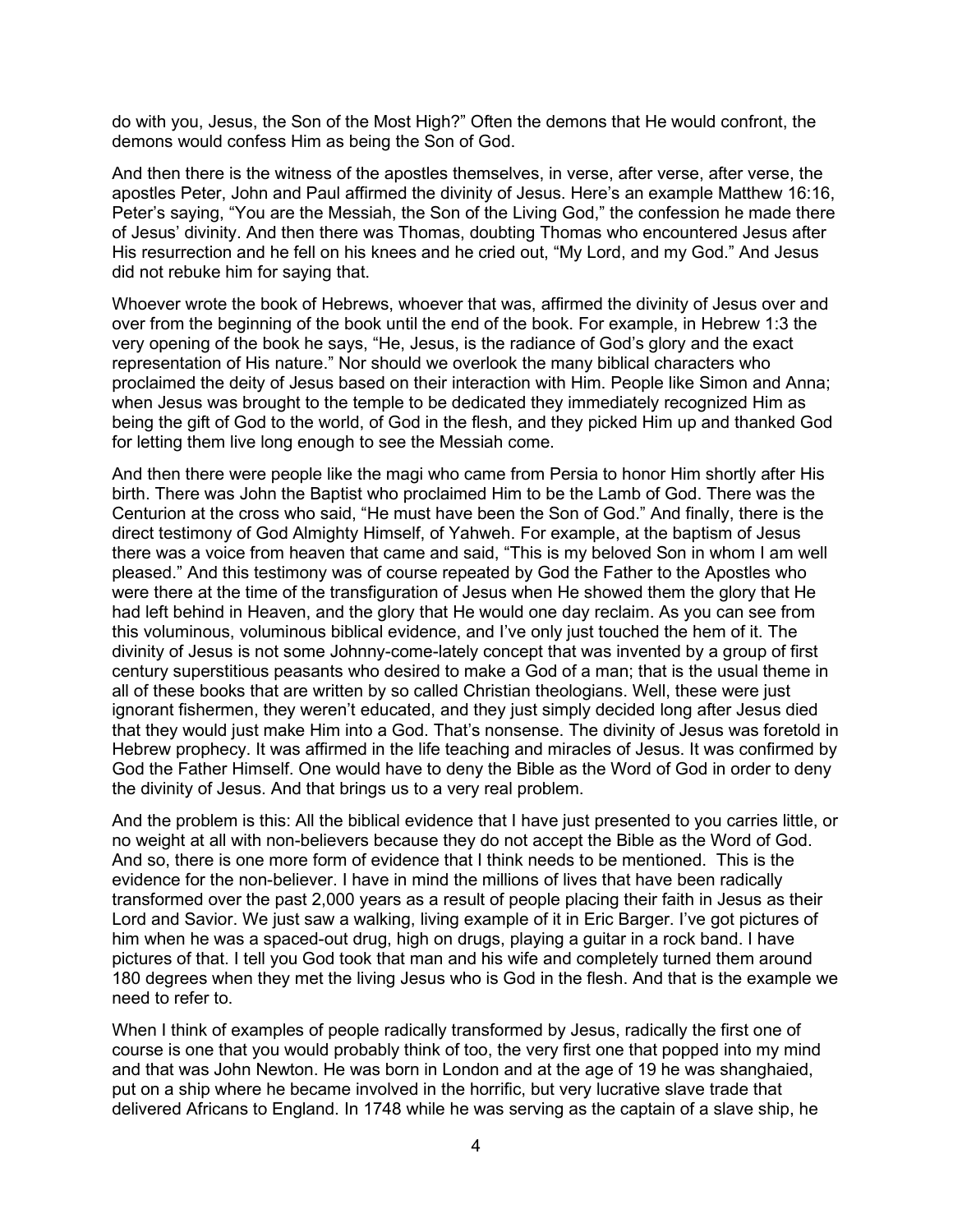encountered a violent storm, very violent. He remembered that his mother had always told him that the God of the Bible loves to show mercy even to those who are beyond redemption. She had taught him that over and over, and he remembered it. And so, in the midst of that storm he dropped to his knees on the deck of that ship and he prayed the he would survive that storm. And he did, his ship was saved. And over the next few years as he grew closer to God, he gave up the slave trade. He accepted Jesus as His Lord and Savior. He became the pastor of a small English church. He became active in the movement to abolish slavery. And he began to write hymns, many hymns. And one of those is considered to be the greatest hymn in the history of the Christian church, "Amazing Grace," with that great statement, "Amazing grace, how sweet the sound that saved a wretch like me, I once was lost but now I'm found, was blind but now I see."

The second person that comes to mind is a very dear, personal friend, Jack Hollingsworth who went home to be with the Lord in November of 2017. Many of you here were at conferences in the past where he was our featured singer. And we always called him Jumping Jack because he was so full of the Holy Spirit that he couldn't stand still while he sang; he hopped around all over the place, kicked his feet in the air. And I'm sure he's doing that in Heaven right now. Dancing before the Lord and singing.

Well, Jack lived on the streets in an alcoholic haze for 20 years as a homeless person. He tried to commit suicide two times. Once he jumped off the Mississippi River bridge, and missed the water, but it had been raining a long time and he landed in soft mud and survived it. He broke a lot of bones, but he survived it. The second time he tried to commit suicide he went to the drugstore and bought a quart of rubbing alcohol and drank it and crawled underneath a truck at night to die. He woke up the next morning he was surprised he was alive. He was so sick he wished he were dead. He crawled out from under that truck and he said he looked up and it was a Salvation Army truck. And he said years later he remembered that, that God was determined he was not going to die.

In 1988 he wandered into a detox center in Lexington, Kentucky and he met a very tough little lady who was only like 4 foot 9 inches tall. I mean a little short, tough lady. Her name was Sally. He tried to con her, but she had heard every one of the cons, she saw through it. She told him he needed Jesus and he laughed at the idea. And that prompted Sally to get in his face as only Sally could, I mean she put her finger right in his face and she said to him, "I say to you in the name of Jesus that you will never, ever be able to get drunk again." And he looked at her and he said, "Lady, I'm a professional drunk. You're nuts." And he walked out. A week later he returned, and he said, "I've been drinking non-stop for a week and I can't get high. I just can't get high. Tell me more about this guy Jesus." And she did. And Jack received Jesus as his Lord and Savior.

Jack was instantly healed of his guilt. Jack was instantly healed and he and Sally a year later got married. They formed a ministry.

They formed the ministry called Acts 29, there are only 28 chapters, it means they are going on with the 29th chapter to keep proclaiming the Word. They formed a ministry called Acts 29, and for the next 20 years they were on the road teaching, preaching, and singing. In fact, Jack became the featured singer on our television program. Jack always relished telling people about his miraculous transformation. He would always say, "Jesus took this hopeless, helpless, wasted street bum and made a singing evangelist out of him."

#### **We Shall See Jesus**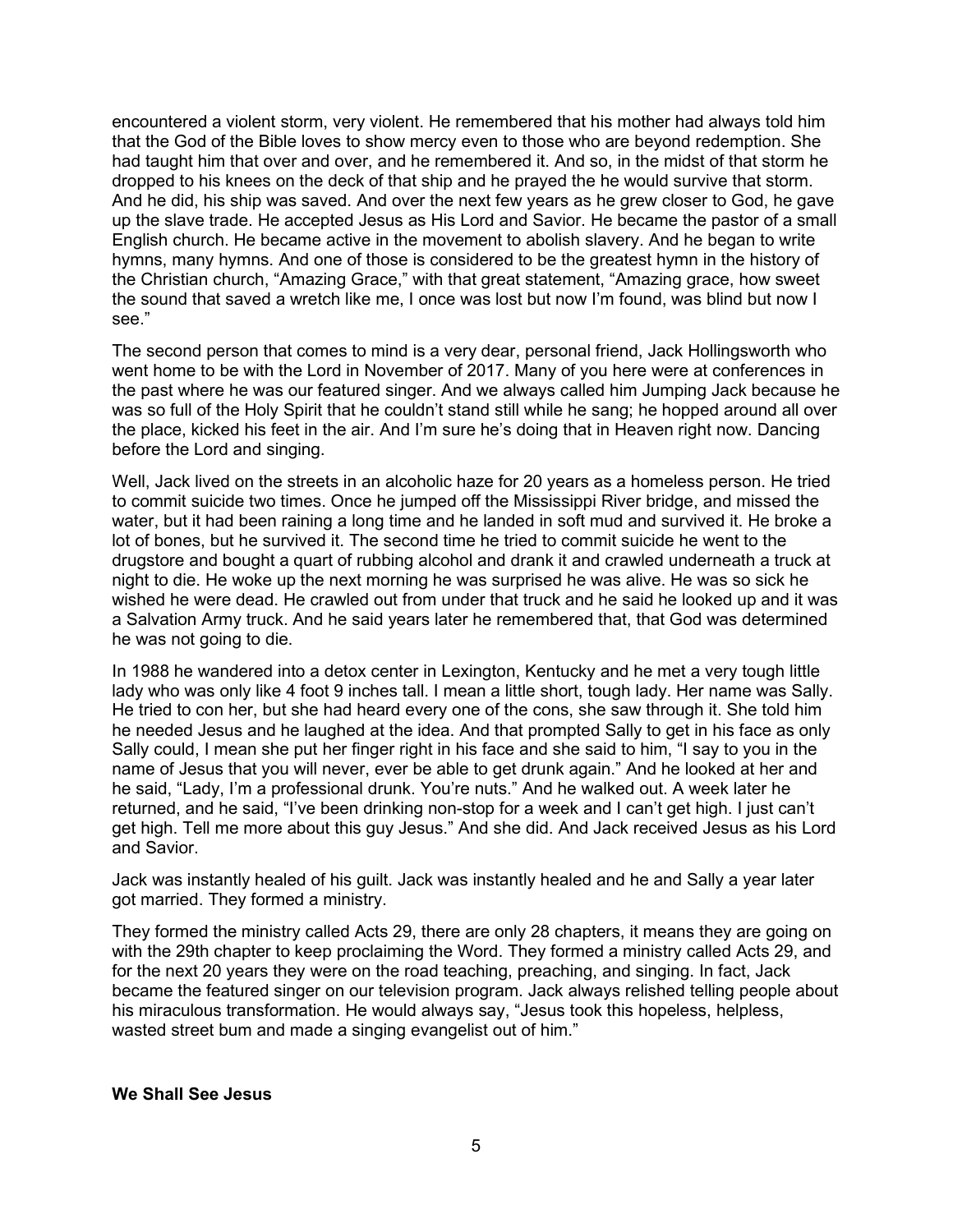#### *Jack Hollingsworth:*

- We shall see Jesus
- Just as He is
- Once on a hillside
- People were gathered
- Hoping to see Him, as thousands were fed
- He touched the blind eyes
- Healed broken spirits
- Moved with compassion
- He raised up the dead
- But once on a hillside
- People were gathered
- Watching as Jesus was crucified
- No one showed mercy, to the one who had healed them
- Yet, Jesus loved them
- as He suffered and died
- But once on a hillside, people were gathered
- For Jesus had risen, and soon would ascend
- And then, as He blessed them
- Listen
- He rose to the heavens
- But He gave them this promise, to come back again.
- And we shall see Jesus, just as they saw Him
- There is no greater promise than this
- And when He returns in His power and glory
- Yes, we shall see Jesus
- We shall see Jesus, just as He is!

#### **Closing**

*Tim Moore:* Can there really be any doubt that Jesus was God in the flesh, and that He is alive and well today, still transforming lives?